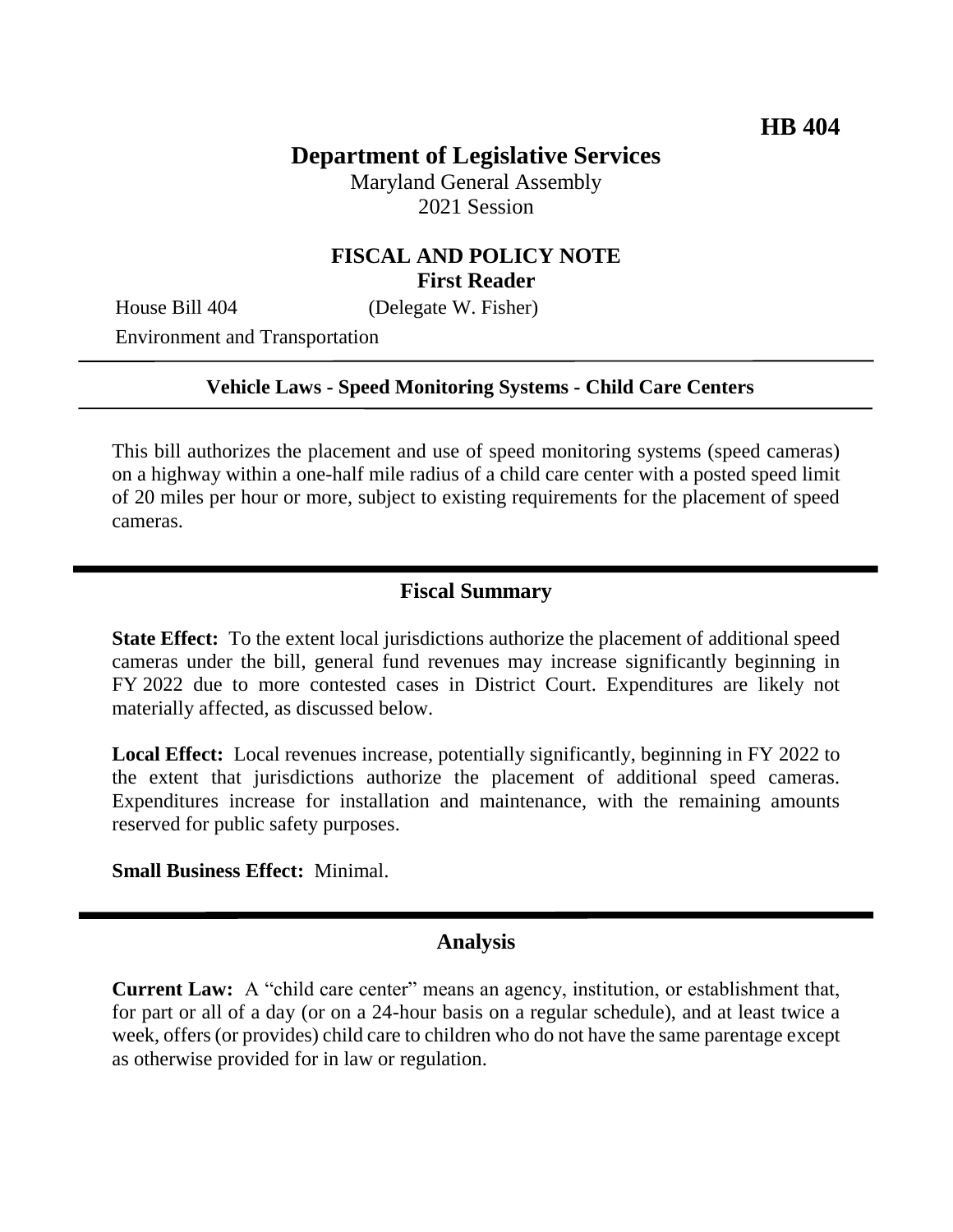Speed monitoring systems must be authorized in a local jurisdiction by the governing body of the jurisdiction (but only after reasonable notice and a public hearing). Before activating a speed monitoring system, a local jurisdiction must publish notice of the location of the speed monitoring system on its website and in a newspaper of general circulation in the jurisdiction. In addition, the jurisdiction must also ensure that each sign that designates a school zone is proximate to a sign that (1) indicates that speed monitoring systems are in use in the school zone and (2) conforms with specified traffic control device standards adopted by the State Highway Administration.

From the fines generated by a speed monitoring system, the relevant jurisdiction may recover the costs of implementing the system and may spend any remaining balance solely for public safety purposes, including for pedestrian safety programs. However, if the balance of revenues after cost recovery for any fiscal year is greater than 10% of the jurisdiction's total revenues, the excess must be remitted to the Comptroller.

**State Fiscal Effect:** Assuming multiple jurisdictions throughout the State exercise the authority granted by the bill, the number of citations issued in local jurisdictions may increase significantly. As a result, the number of individuals opting for a trial in District Court may increase. Although the potential increase in cases cannot be reliably estimated, general fund revenues may also increase significantly, as fine revenues paid by individuals convicted in District Court are paid into the general fund.

District Court caseloads may also increase; however, expenditures are not anticipated to be significantly affected.

Because some of the speed cameras placed pursuant to the bill's authorization may be located on roadways that are maintained by the State, the State Highway Administration (SHA) advises that Transportation Trust Fund (TTF) expenditures may increase in order to, among other things, modify or procure new signage. While the Department of Legislative Services agrees that SHA may incur additional costs under the bill, any such increase in TTF expenditures cannot be reliably estimated without additional information (*e.g.*, the potential number of locations that meet the bill's criteria for speed camera placement).

**Local Fiscal Effect:** Local revenues increase, potentially significantly, to the extent that local jurisdictions authorize additional speed cameras as a result of the bill. Based on data from the Maryland Family Network, this analysis assumes more than 1,500 locations in the State may meet the bill's criteria for placement of a speed monitoring system. However, the impact on local revenues also depends on other factors, such as the number of jurisdictions that choose to authorize the speed cameras and the number of speed cameras installed in each jurisdiction. In addition, some child care centers may be located in areas